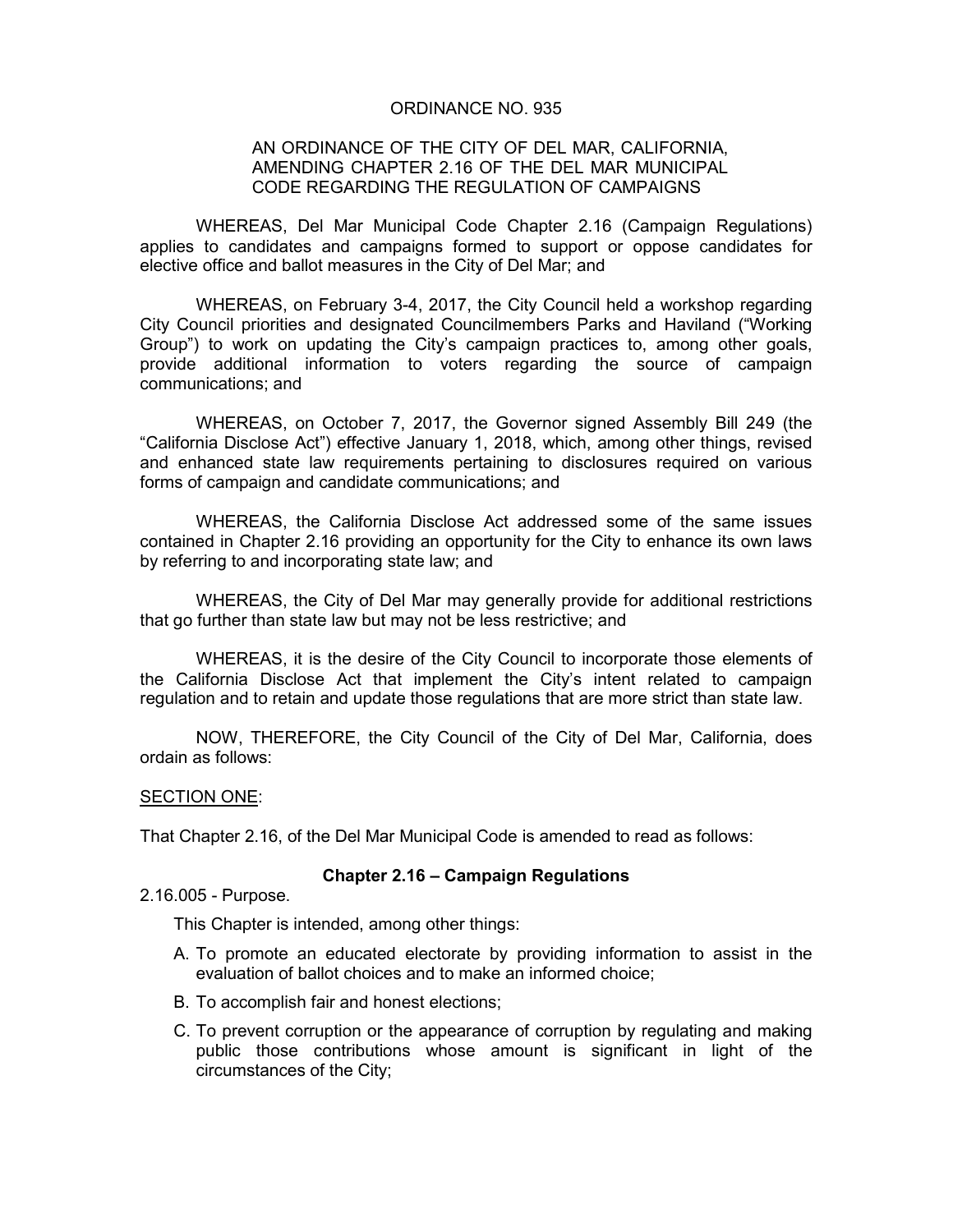- D. To gather information in order to detect violations of the provisions of this Chapter.
- 2.16.010 Application of Chapter.

A. The provisions of this Chapter are applicable only to:

- 1. Candidates seeking election in the City Council, their controlled committees, or committees formed or existing primarily to support or oppose their candidacies, and
- 2. Committees formed or existing primarily to support or oppose a candidate, or to support or oppose the qualification of, or passage of, a local ballot measure which is being voted on only in the City, and to City general purpose committees active only in the City.
- B. When the term "committee" appears (1) in this Chapter, or (2) in provisions of the Political Reform Act of 1974, as amended, and is used by this Chapter to create duties, it refers to a person or combination of persons when such person or combination of persons:
	- 1. Receives, for a particular City election, campaign contributions totaling \$250.00 or more; or
	- 2. Expends for a particular City election a total of \$250.00 or more.
- C. Unless otherwise provided herein, the provisions, definitions and interpretations of the Political Reform Act of 1974 (Government Code Secs. 81000 et seq.), as amended, including the regulations of the California Fair Political Practices Commission, as amended, are to be relied upon in administering this Chapter.
- D. The requirements of this Chapter are in addition to, and shall not be administered or interpreted in conflict with, the requirements of the Political Reform Act of 1974, as amended.
- 2.16.020 Statement of Organization.

A. Time for Filing.

- 1. Except as provided in this Section, within ten days of a committee coming into existence in accordance with this Chapter, the committee shall file with the City Clerk a "statement of organization" on a form approved by the City Clerk, setting forth the information contained in Government Code Sec. 84102. The committee shall thereafter comply with the regulations imposed on committees by this Chapter.
- 2. If a committee comes into existence in accordance with this Chapter within 15 or fewer days prior to an election in which the committee participates, then, within 24 hours of the committee coming into existence, the committee shall file with the City Clerk a "statement of organization" on a form approved by the City Clerk, setting forth the information contained in Government Code Sec. 84102. The committee shall thereafter comply with the regulations imposed on committees by this Chapter.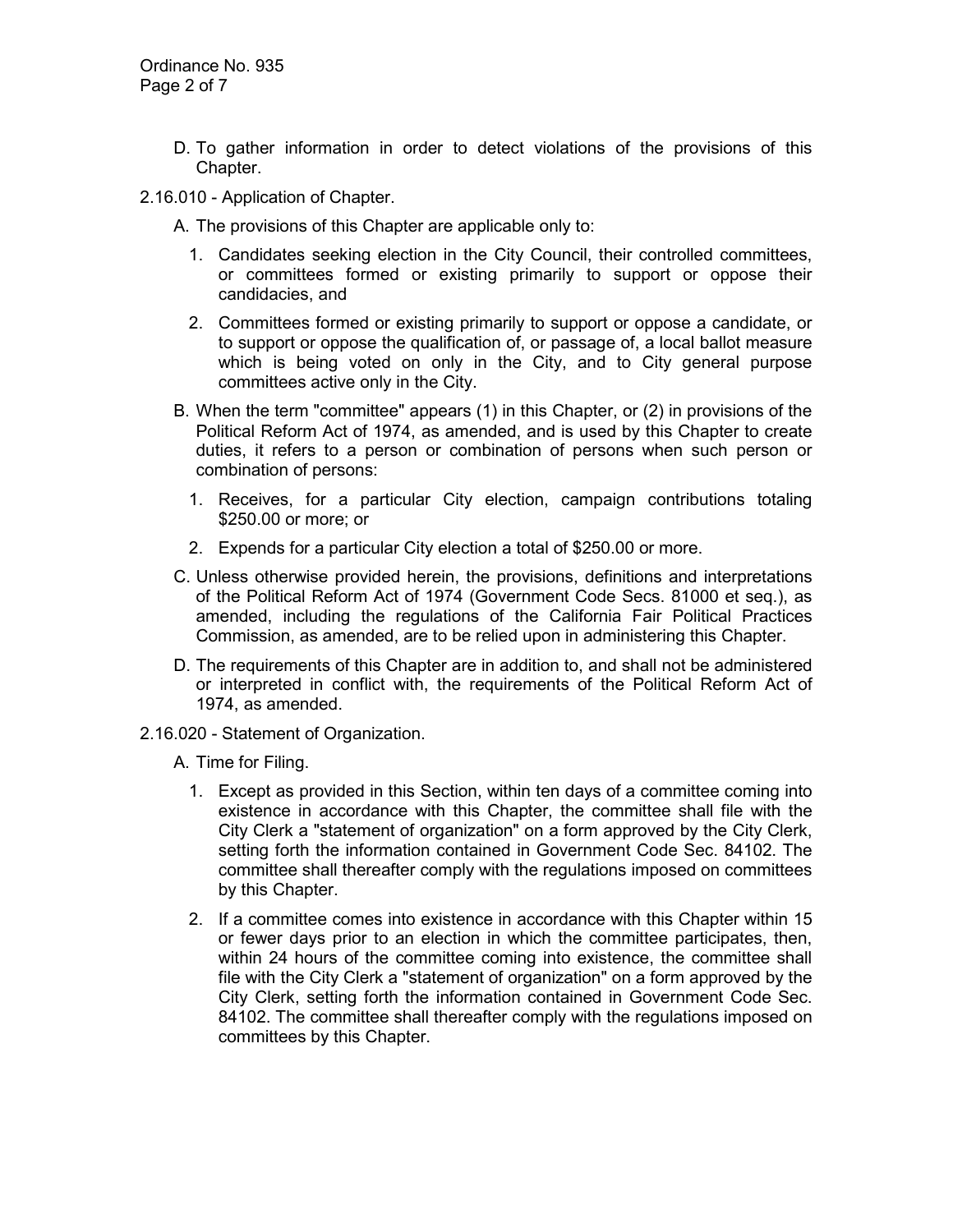- B. Report of Changes.
	- 1. Except as provided in this Section, within ten days of any change in information contained in its statement of organization, the committee shall file with the City Clerk an amendment setting forth the change in information.
	- 2. If a change in information contained in its statement of organization occurs within 15 or fewer days prior to an election in which the committee participates, then, within 24 hours of such change, the committee shall file with the City Clerk an amendment setting forth the change in information.

2.16.030 - Contribution Disclosure.

Each candidate and committee, as defined in this Chapter, shall file campaign statements when and in the manner specified in the Political Reform Act of 1974, as amended. In addition to the information required by the Political Reform Act of 1974, as amended, each candidate and committee filing a campaign statement shall, for each contribution of \$75.00 or more, disclose the information required by Government Code Sec. 84211(f).

2.16.040 - Limitation: Contribution to Candidates.

- A. No person, except as provided in paragraph C below, shall contribute more than \$200.00 total to a candidate or such candidate's controlled committees for any election.
- B. No candidate or controlled committee shall solicit or retain a contribution from any person when such contribution shall cause the contributor to be in violation of Subsection A herein.
- C. It shall be unlawful for a political party committee, as defined in California Government Code section 85205, to make, or for a candidate or controlled committee to solicit or retain a contribution that would cause the total amount contributed by all local, state, and federal committees of the same political party to the candidate and the candidate's controlled committee to exceed \$2,000 for any election.
- D. The provisions of this Section do not limit a candidate in making contributions of his or her personal funds to his or her own campaign contribution account.
- 2.16.050 Identification of Source of Campaign Material.
	- A. "Advertisement" as used in this Chapter shall have that meaning provided in Government Code section 84501(a), including, but not limited to, mailers, flyers, pamphlets, door hangers, walking cards, posters, yard signs, billboards, business cards, campaign buttons 10 inches in diameter or larger, or bumper stickers 60 square inches or larger, whether distributed through the mail, by campaign workers, or any other means, and electronic materials disseminated over the Internet.
	- B. Every campaign advertisement in printed form shall include the words "paid for by" immediately followed by the name, street address, and city of the person who paid for the communication in a contrasting Arial equivalent typeface that is easily legible and no less than 10 points in size.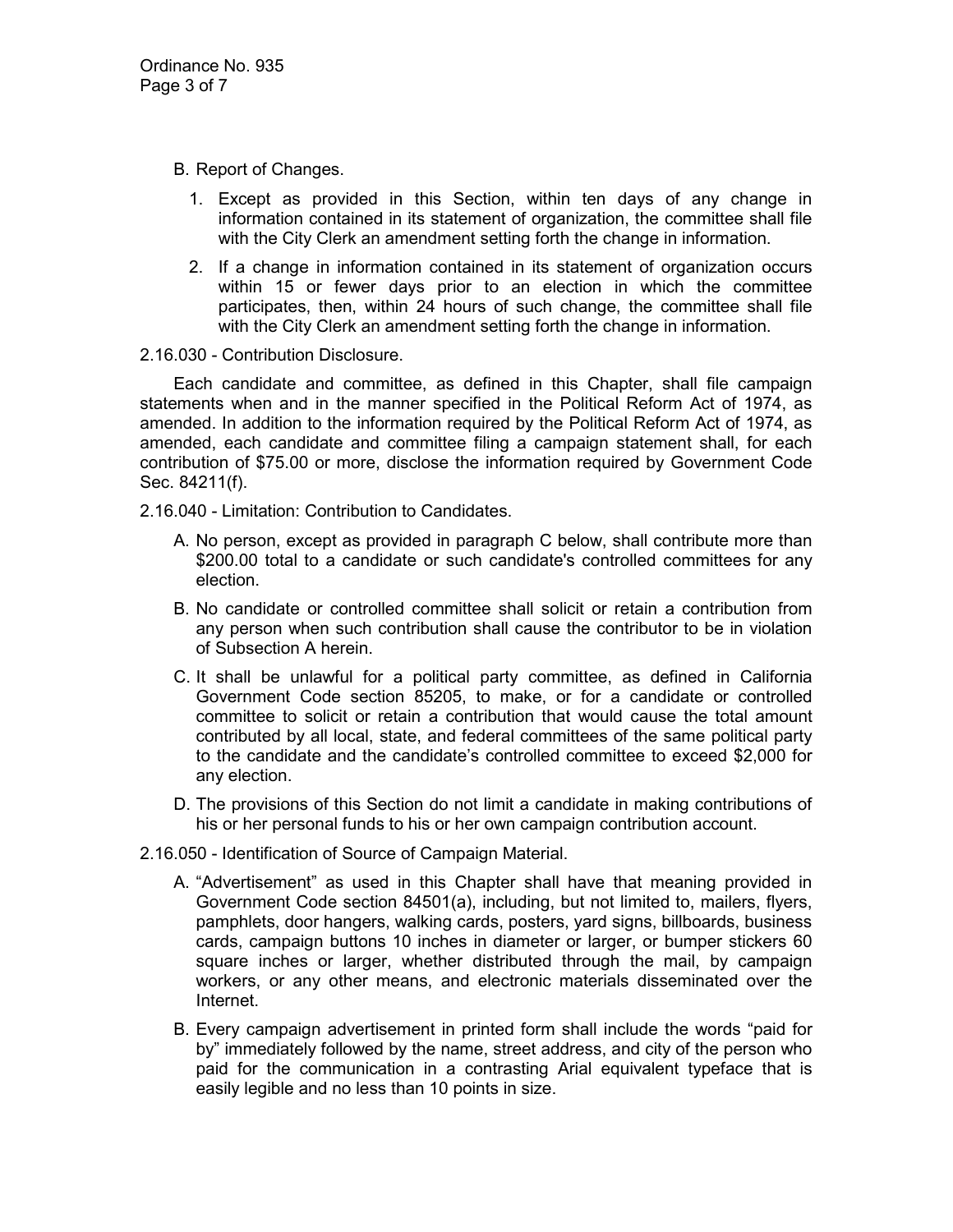- C. Subject to the additional requirements and exceptions expressly noted below, and limited to advertisements concerning City Council candidates and City ballot measures, the campaign advertising disclosure rules contained in the Political Reform Act of 1974, as amended, including but not limited to California Government Code sections 84305 through 84511, and the regulations of the California Fair Political Practices Commission, as amended, including but not limited to Regulations 18440 through 18450.11, are hereby adopted by reference and incorporated into this Chapter 2.16 of the Del Mar Municipal Code as if fully set forth herein.
	- 1. Print Materials. When disseminating printed advertisements, City Council candidates and candidate-controlled committees shall make their advertising disclosures as if formed as independent expenditure committees under California Government Code section 82013(b), except when such independent expenditure committees are disseminating mass campaign literature through the mail.
	- 2. Display Media. When placing advertisements on large signs, as defined by title 2, section 18450.1(a) of the California Code of Regulations, City Council candidates and candidate-controlled committees shall make their advertising disclosures as if formed as independent expenditure committees under California Government Code section 82013(b).
	- 3. Electronic Materials. When disseminating video, audio, text, or graphic advertisements over the Internet, candidates and committees shall include the "who funded this ad?" and "paid for by" advertising disclosures in the manner required by state law, except that candidates and candidate-controlled committees shall make such disclosures as if formed as independent expenditure committees under California Government Code section 82013(b).
	- 4. Political Advertisements. When placing advertisements in newspapers, magazines, and periodicals, candidates and committees shall include the "paid for by" advertising disclosures in the manner required by state law, except that candidates and candidate-controlled committees shall make such disclosures as if formed as independent expenditure committees under California Government Code section 82013(b).
- D. Nothing in this section establishes a Del Mar Municipal Code requirement:
	- 1. That any City Council candidate or candidate controlled committee comply with California Government Code section 84506.5; or
	- 2. That is applicable to any slate mailer organization.
- E. Nothing in this section relieves any candidate or committee from its obligation to comply with any advertising disclosure requirement contained in state law.
- 2.16.060 Penalties.
	- A. Any person who knowingly or willfully violates any provision of this Chapter may be prosecuted for an infraction or a misdemeanor, at the discretion of the City's special counsel.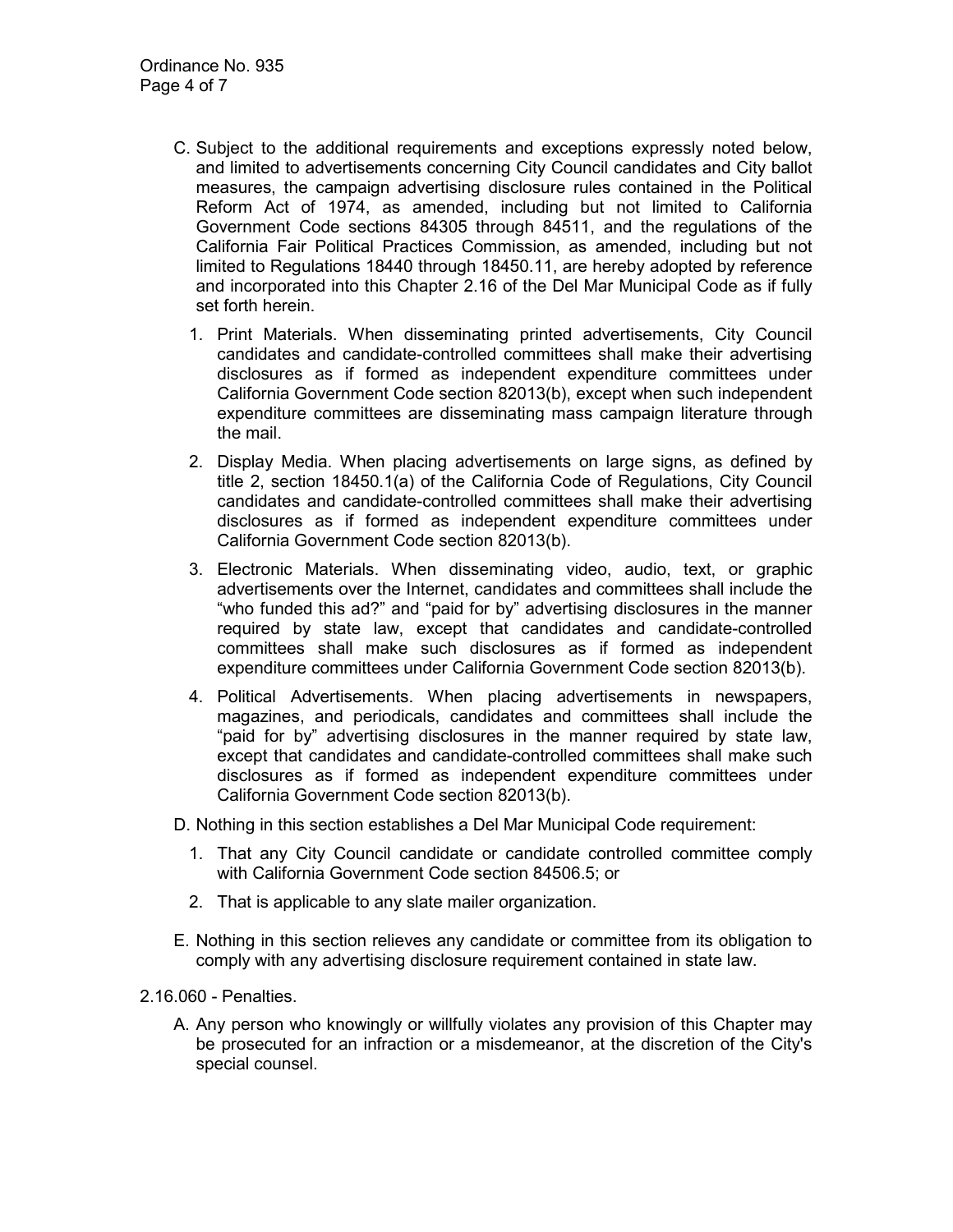- B. Any person who violates a provision of this Chapter shall be liable in a civil action for damages in the amount of three times the amount not properly reported or unlawfully contributed, solicited or accepted, or expended on illegally distributed campaign materials, not to exceed \$1,000.00. Upon collection, said sum shall be deposited into the general fund of the City. (Government Code Sec. 36901).
- C. Any person who violates a provision of this Chapter by failing either to file a statement of organization or report a change of information in a filed statement of information shall be liable in a civil action for damages in the amount of \$1,000.00. Upon collection, said sum shall be deposited into the general fund of the City. (Government Code Sec. 36901).
- 2.16.070 Enforcement.
	- A. The City Attorney shall not investigate or prosecute any alleged violation of this Chapter, but may defend the constitutionality and legality of this Chapter in any civil proceeding in which the City or the City Council is a party.
	- B. An action on behalf of the City alleging a violation of this Chapter may be commenced only by special counsel appointed and retained by the City Council.
		- 1. Persons residing in the City who believe that a violation of this Chapter has occurred may file a written complaint requesting investigation of such violation by the special counsel.
		- 2. Whether or not a resident's written complaint is received, if the special counsel determines that there is reason to believe a violation of this Chapter has occurred, special counsel is authorized to conduct an investigation and may commence such administrative, civil or criminal legal action as special counsel deems necessary to enforce this Chapter.
		- 3. Special counsel shall have investigative powers as are necessary for the performance of the duties described in this Chapter and may demand and shall be furnished records of campaign contributions and expenditures of any person or committee subject to this Chapter. Special counsel shall be immune to liability for special counsel's enforcement of this Chapter.
	- C. Any resident of the City may bring a civil action, in a court of competent jurisdiction, regarding the provisions of this Chapter:
		- 1. To enjoin an actual or threatened violation;
		- 2. To compel compliance by a private person; or
		- 3. To obtain judicial declarations.
	- D. Any action alleging a violation of this Chapter must be commenced within six months of the time the alleged violation occurred.

### SECTION TWO:

This Ordinance was introduced on the 5th day of March, 2018.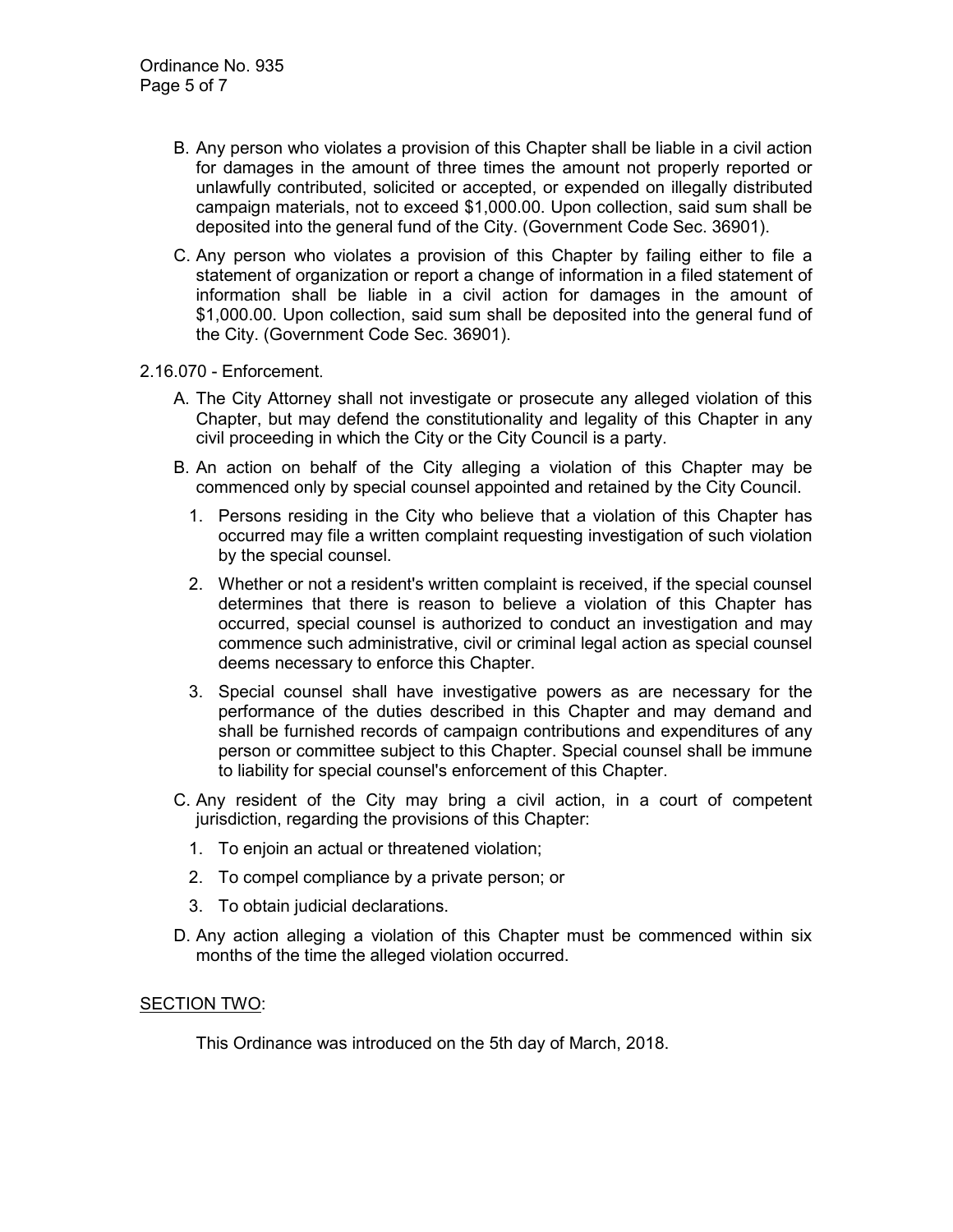Ordinance No. 935 Page 6 of 7

### SECTION THREE:

The City Clerk is directed to publish a summary of this Ordinance together with the votes cast thereon no less than five days prior to the consideration of its adoption and again within 15 days following adoption.

#### **SECTION FOUR:**

This Ordinance shall take effect and be in force thirty (30) days after the date of adoption.

PASSED, APPROVED AND ADOPTED at a Regular Meeting of the City Council of the City of Del Mar, California, held on the 19<sup>th</sup> day of March, 2018.

> Dwight Worden, Mayor City of Del Mar

\_\_\_\_\_\_\_\_\_\_\_\_\_\_\_\_\_\_\_\_\_\_\_\_\_\_\_\_

APPROVED AS TO FORM:

Leslie E. Devaney, City Attorney

\_\_\_\_\_\_\_\_\_\_\_\_\_\_\_\_\_\_\_\_\_\_\_\_\_\_\_\_\_\_\_\_